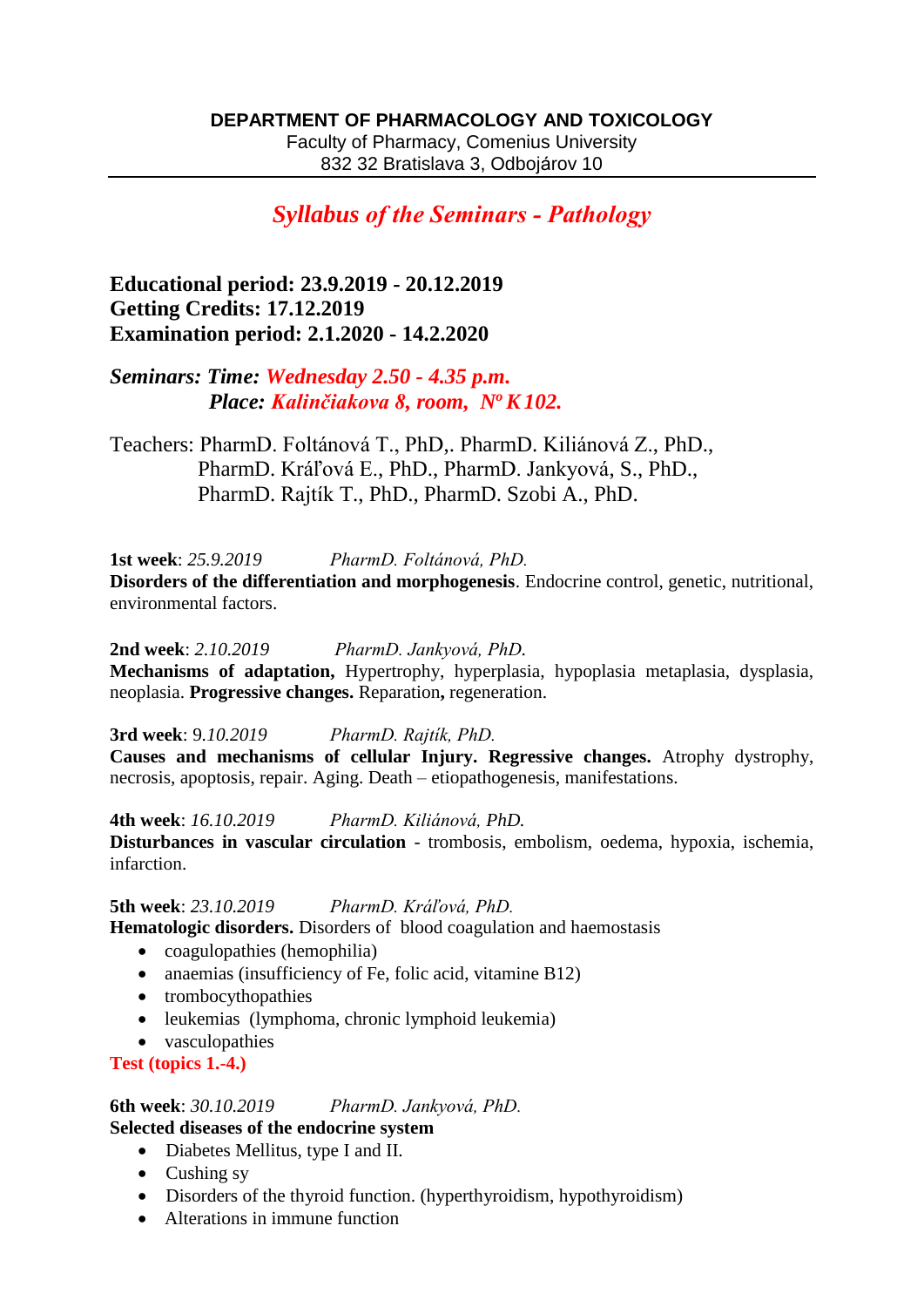### **7th week**: 6*.11.2019 PharmD. Kráľová***,** *PhD.* **Selected diseases of musculoskeletal system**

- arthritis, arthrosis
- osteoporosis
- myasthenia gravis
- dystrophy, atrophy of muscles

#### **8th week**: *13.11.2019 PharmD. Rajtík, PhD.* **Diseases of the skin.**

- primary and secondary skin lesions
- acne
- warts, herpes
- decubitus ulcer,
- ulcus cruris,
- dermatitis (alergic skin responses)

## **9th week**: *20.11.2019 PharmD. Szobi A., PhD.*

#### **Selected respiratory diseases**

- $\bullet$  runny nose (cold), flu, tonsilitis
- pertusis
- bronchitis, chronic obstructive disease
- respiratory distress sy (ARDS, IRDS)

#### **Test (topics 5.-8.)**

 $\bullet$ 

#### **10th week**: *27.11.2019 PharmD. Foltánová, PhD.* **Selected diseases of gastrointestinal tract**

- dyspepsia
- celiac disease
- hernia, volvulus, polyps, diverticula
- Crohn disease, ulcerative colitis

#### **11th week***: 4.12.2019 PharmD. Szobi A., PhD.* **Disorders of the senzory systems.** Diseases of the Eyes, Ear.

- conjuctivitis
- glaucoma, cataract
- otitis
- vertigo, Meniere disease

### **12th week**: *11.12.2019 PharmD. Kiliánová, PhD.* **Diseases of the nervous system.**

- encephalitis
- boreliosis
- $\bullet$  epilepsy
- neurodegenerative disorders (Alzheimer disease, Parkinson disease) **Test (topics 9.-11.)**